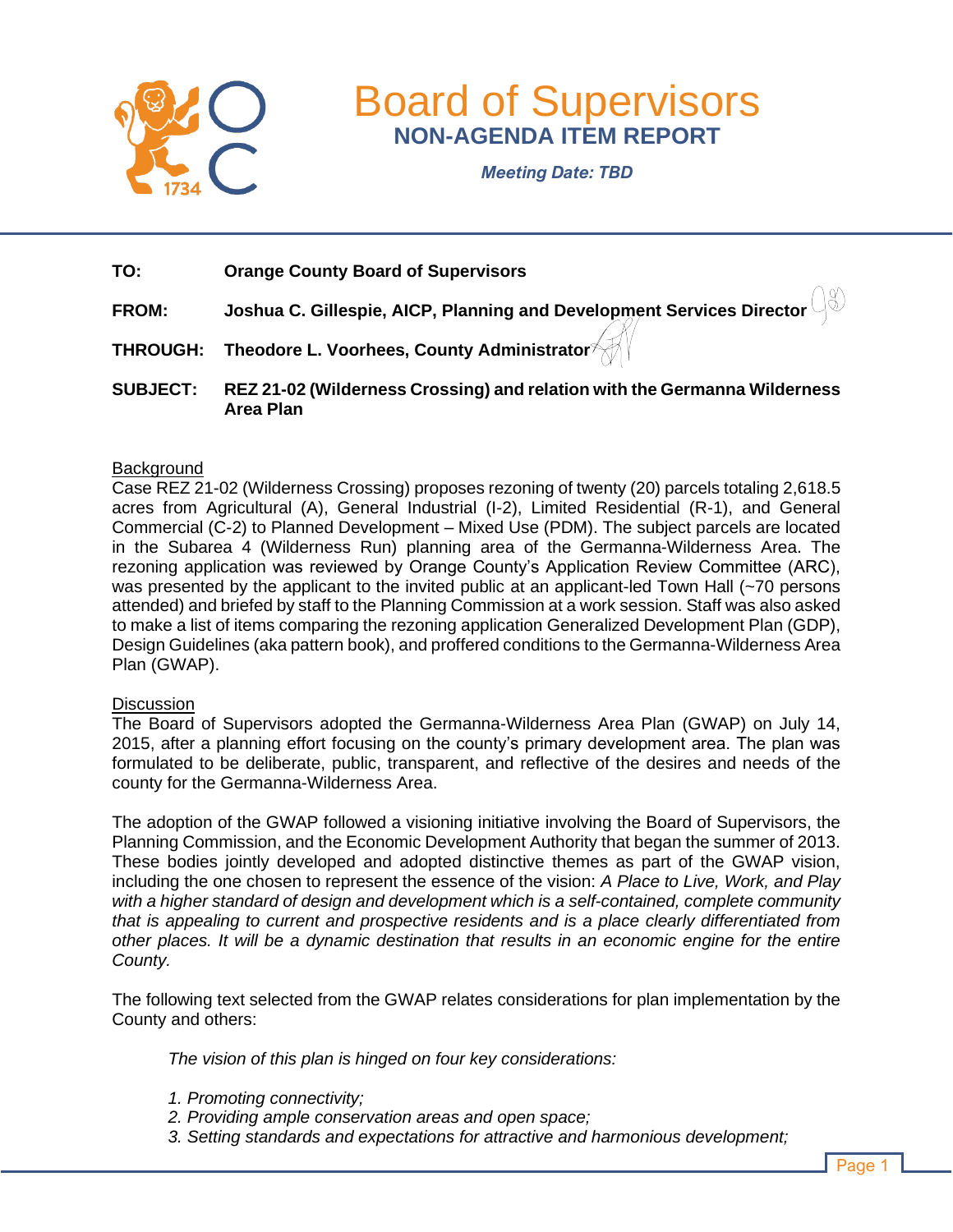*4. Encouraging and supporting economic growth and development.* 

*The GWAP future land use maps attempt to present a sustainable balance between these key considerations, while preserving the character of existing communities.*

…

*In order to implement the GWAP, certain milestones will need to be reached. These include: the drafting of the individual master plans for transportation, infrastructure and historic/cultural resources; the drafting of Zoning Ordinance and Subdivision Ordinance amendments to implement the land use goals; and implementation of the economic development branding and marketing strategy. The timely expansion of infrastructure (i.e. adequate public facilities), while not an individual milestone, will represent the successful ongoing implementation of this plan. As part of the Comprehensive Plan, periodic review of the GWAP will be both required and necessary for sustained success, as well as for ensuring that the county continues to meet its set goals and objectives.*

Implementation milestone to date 2021:

- a) Transportation master plan No
- b) Infrastructure master plan No
- c) Historic/cultural resources master plan No
- d) Zoning Ordinance amendments Yes. New zoning districts created:
	- a. Planned Development Business (PDB)
	- b. Planned Development Mixed Use (PDM)
	- c. Planned Development Traditional Design (R-5)
- e) Subdivision Ordinance amendments Yes. Amendments in 2018 revisions relate to interconnections and other layout standards, consistent with GWAP considerations.
- f) Implementation of the economic development and branding strategy Ongoing.

Evaluation of the REZ 21-02 proposal for consistency with the GWAP compares the four key considerations (promoting connectivity, ample conservation and open space, standards and expectations for attractive and harmonious development, encouraging and supporting economic growth and development) and the specific future land use plans for Subarea 4 where the REZ 21- 02 properties are located to the REZ 21-02 application.

GWAP Policy Statements and desired Future Conditions for consideration of the REZ 21-02 application are listed below in italics. Staff comments are in blue where provided.

- $\triangleright$  Check boxes are open  $\square$  when in staff's opinion the proposal is not expected to fulfill this condition or it is unclear how the condition would be fulfilled.
- $\triangleright$  Check boxes are filled  $\boxtimes$  when in staff's opinion the proposal is expected to fulfill this condition.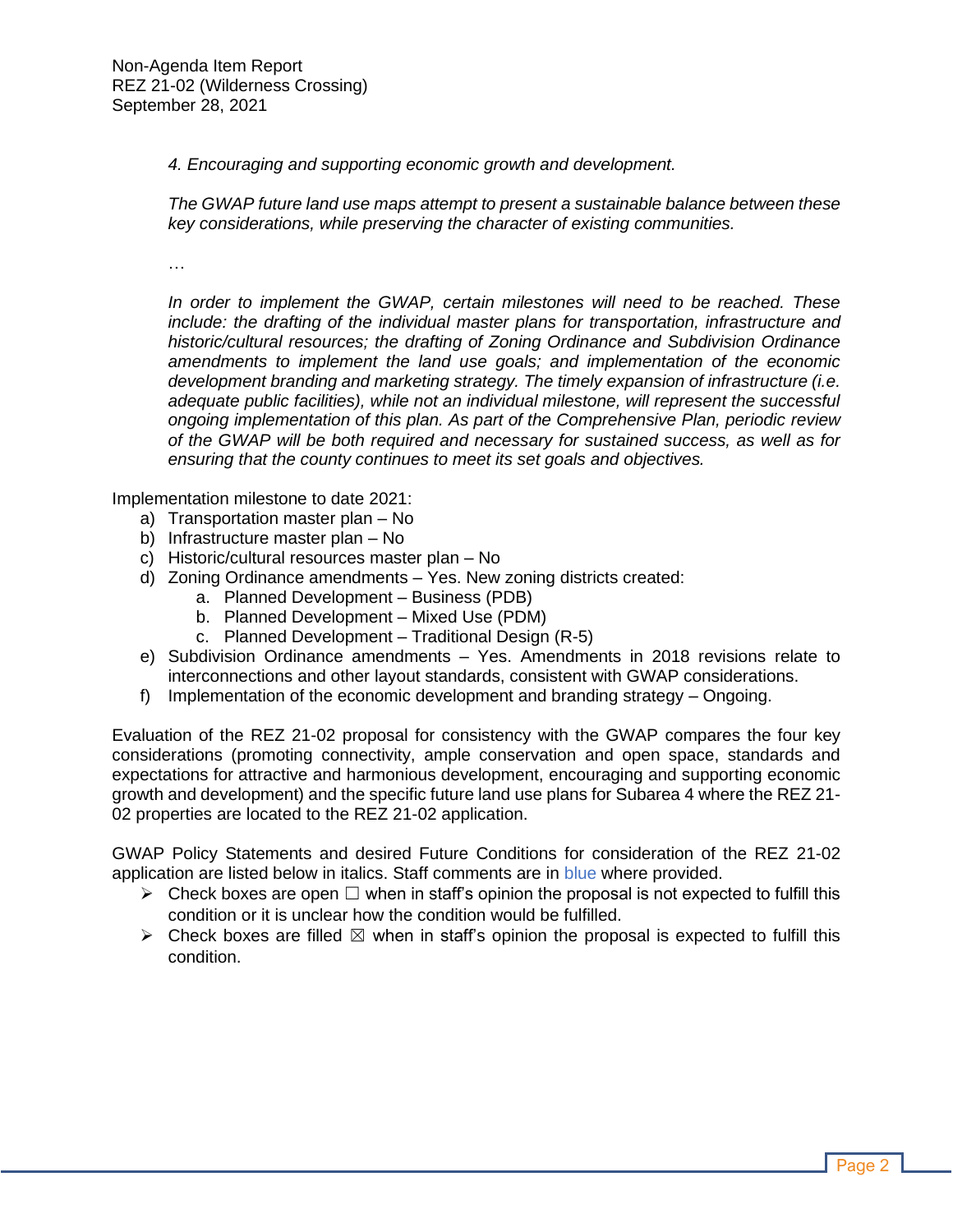# *LAND USES AND ZONING*

# *POLICY STATEMENTS TO SHAPE FUTURE CONDITIONS*

- *Capitalize on the extensive amount of natural constraints to create opportunities to provide recreational use areas and open space.*
- *Establish flexible zoning techniques, such as planned unit development (PUD) zoning districts, to accommodate mixed residential and commercial activities.*
- *Utilize the Route 3 Corridor District to limit access points along the highway in order to encourage and guide planned development along a new roadway within the transportation corridor preservation area. The district will also be used to maintain the integrity of Germanna Highway (Route 3) as an integral transportation corridor.*
- *Coordinate future development with the provision of adequate public facilities and services, and plan for the impacts and necessity of reserving and/or acquiring property for these facilities within this subarea.*
- *Ensure that property within planned developments and other areas is appropriately allocated among a mix of uses such that there is adequate residential, commercial, industrial, recreational and institutional property to promote a sustainable, attractive and harmonious community.*

*LAND USES AND ZONING Future Conditions – The 50 Year Vision*

## *Housing*:

- *Clustered residential along with open space.*
	- $\Box$  Residential development around environmentally constrained areas designated for open space is not consistently clustered, and varies in type around ridges, slopes, and streams with many residential roads serving disconnected and isolated development areas.
- *Mixed-density housing (detached and attached) in conjunction with commercial uses via planned development.*
	- $\Box$  Mixed-density housing (detached and attached) is separated and sometimes distant from commercial uses.

## *Multi-family residential.*

 $\boxtimes$  Multi-family residential is present in the plan.

# *Commercial*:

 *A blend of innovative commercial development approaches within planned developments sited in a coordinated manner along the future transportation corridor preservation area to include: intensive planned commercial, a town center, and planned mixed use.*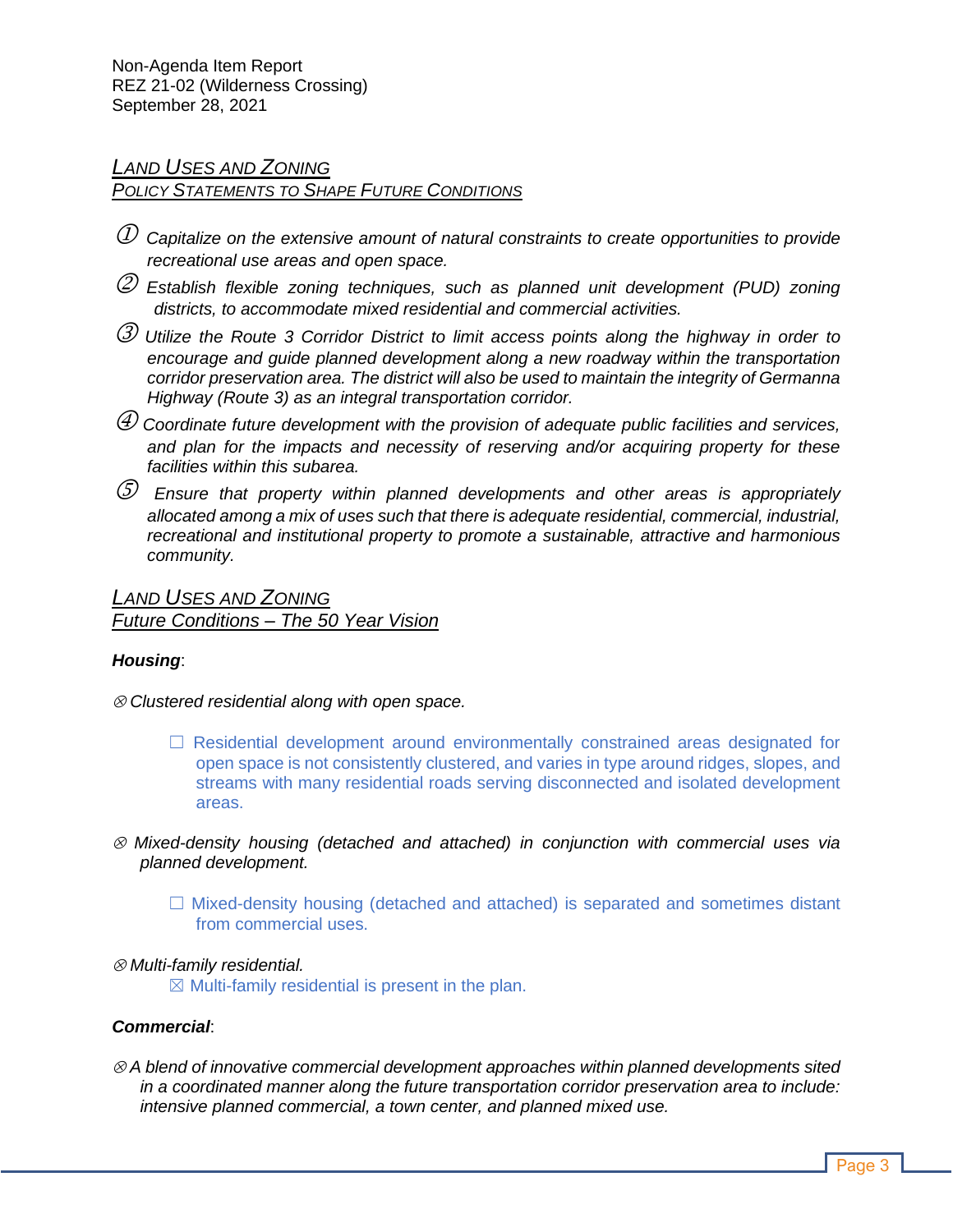- $\Box$  Commercial closest to Goodwin Drive appears to be auto-oriented and lacking pedestrian connections to the nearby town center and mixed use areas.
- *Expanded retail goods and services and professional services (medical, etc.) across from the main entrance for Lake of the Woods on the north side of Germanna Highway (Route 3) along Goodwin Drive (Route 1059) and its future expansion in a traditional commercial development that adheres to the vision for this subarea.*
	- $\square$  Do the retail goods and services and professional services (medical, etc.) along Goodwin Drive (Route 1059) and its future expansion in a traditional commercial development adhere to the vision for this subarea?
- *Clustered businesses located in both intensive planned and traditional commercial developments around the future realignment of the Constitution Highway (Route 20) and Germanna Highway (Route 3) intersection.*
	- $\Box$  Apartments, open space and town homes are planned around the future realignment of the Constitution Highway (Route 20) and Germanna Highway (Route 3) intersection.
- *Recreational-related businesses located near the Rapidan River.*

 $\Box$  Recreational-related businesses are not present in the plan.

*Corporate office campus.*

 $\Box$  A corporate office campus is not clearly identified on the plan.

#### *Hospitality-Related Uses:*

*Hotel and event center.*

 $\Box$  Hotel is one potential use. No condition requires it.

#### *Healthcare-Related Uses:*

- *Patient care and treatment.*
	- $\Box$  Could be located in the planned Commercial/Industrial Development area. No condition requires it.
- *Medical device/instrument technology manufacturing.*
	- $\Box$  Could be located in the planned Commercial/Industrial Development area.
- *Healthcare educational/training center campus in conjunction with area colleges/universities (including but not limited to the University of Virginia, Mary Washington University, Germanna Community College, Hospital Corporation of America, and Sentara Healthcare).*

 $\Box$  Could be located in the planned Commercial/Industrial Development area.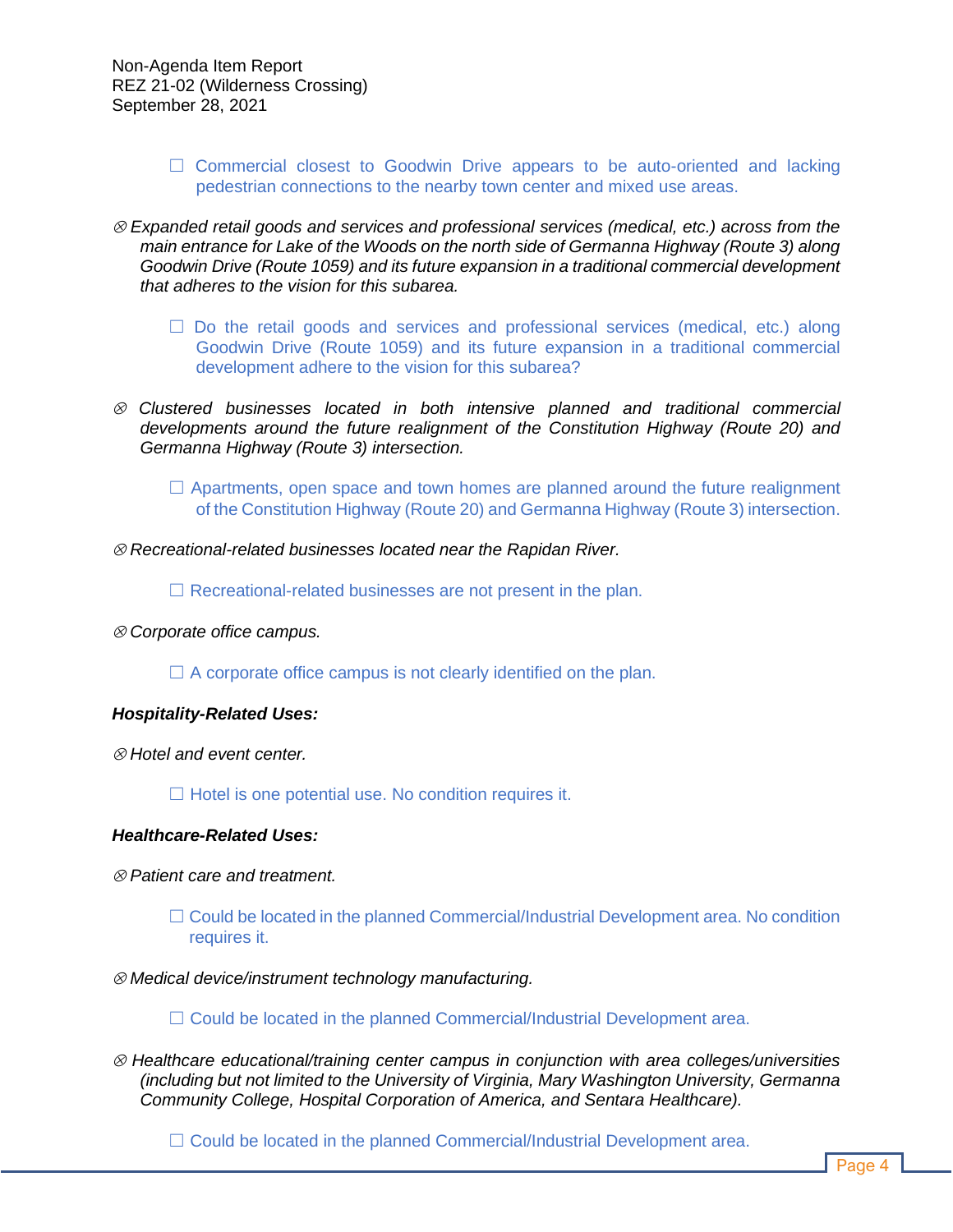#### *Public Uses:*

 *At least one (1) large significant natural basin utilized as a water reservoir to supplement the water existing supply west of the subarea.*

 $\Box$  No reservoir is shown.

*New water and wastewater treatment plants in close proximity to the Rapidan River.*

☐ No new water and wastewater treatment plants are shown.

- *A satellite public safety office centrally located within this subarea.*
	- $\Box$  A satellite public safety office is shown in the Town Center. The Sheriff's Office has commented that this office is not warranted or desired.

#### *Open Space/Recreational:*

- *Active and passive park development to encourage the development of outdoor recreational commercial service businesses (canoe livery, etc.).*
	- $\Box$  A regional park with sports fields (active recreation) is planned adjoining the historic site along Route 3. No public access is shown for water recreation to support outdoor recreational commercial service businesses.
- *Identify potential areas for multi-use paths and/or sidewalks connecting commercial and residential uses.*
	- □ Potential trails and/or sidewalks connecting commercial and residential uses are shown. The plan and proffered conditions do not provide conditions identifying who will develop trails, when trails are planned to be built, and the party(ies) responsible for repairs and maintenance.

(+Access to Parks and Recreation areas, not an item in the Germanna-Wilderness Area Plan)

□ The Generalized Development Plan includes an Open Space and Recreation sheet with a note that "All residential properties to be within 1,000 ft [feet] of a recreational area no smaller than 10,000 gross square feet." This condition is not included in the proffered conditions.

#### *Zoning Strategies:*

 *Planned Unit Development is a type of building development and also a regulatory process. As a building development, it is a designed grouping of both varied and compatible land uses, such as residential, commercial, light industrial, institutional, or some combination (mixed) of these uses, all within one contained development.*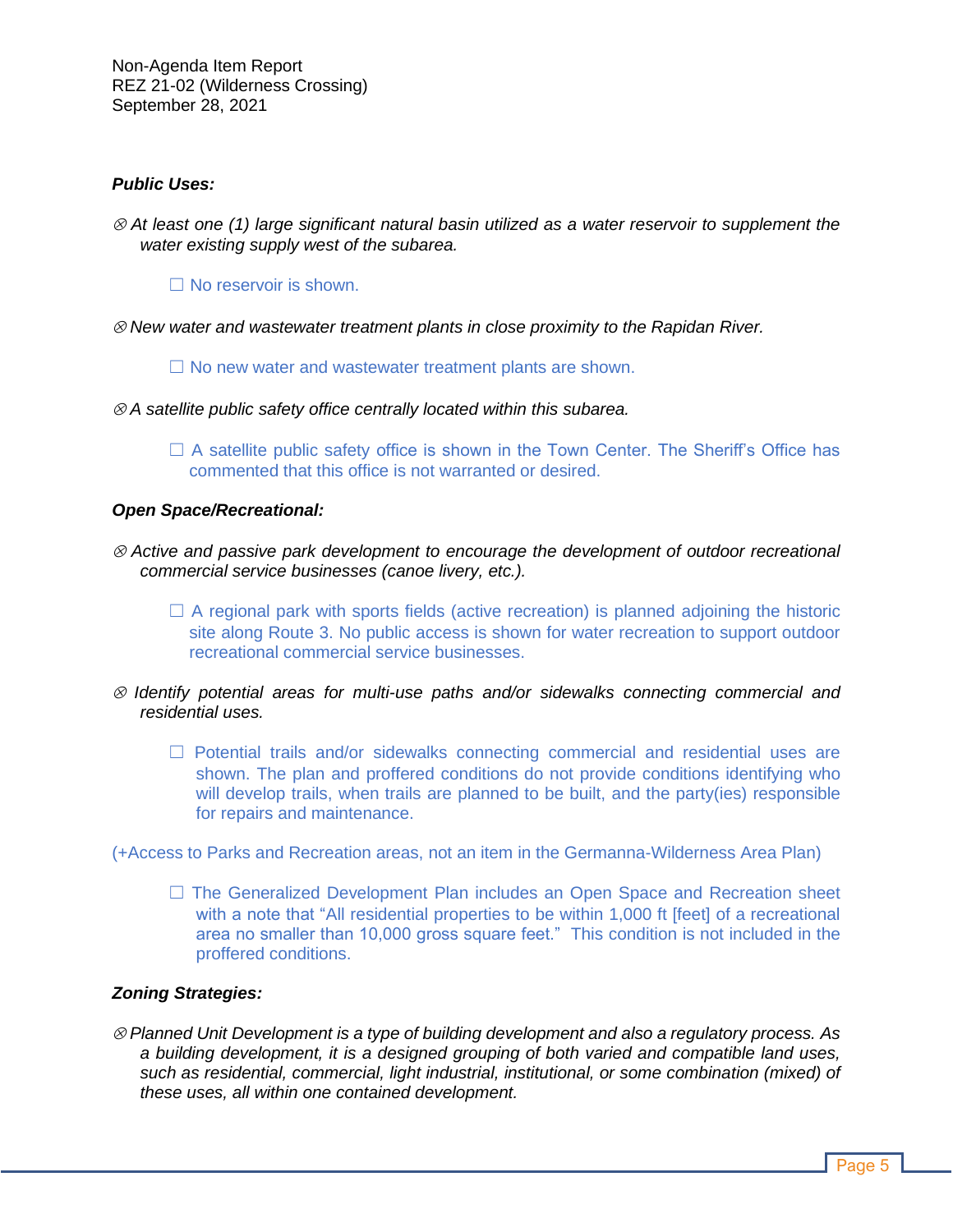- $\boxtimes$  The Planned Development Mixed Use zoning district is intended to facilitate this type of planned unit development.
- *Land owners and developers will be provided with a "toolbox" of design and development standards for this subarea which complement adjacent land uses and development; promotes interconnectivity between developments; introduces appropriate natural buffering; and, gives regulatory flexibility to allow the co-location of residential, commercial, institutional, and light industrial land uses.*
	- $\boxtimes$  The Planned Development Mixed Use zoning district is intended to facilitate this type of planned unit development while recognizing zoning level conceptual plans must be implemented by phases over time and through consistent and coordinated site level development.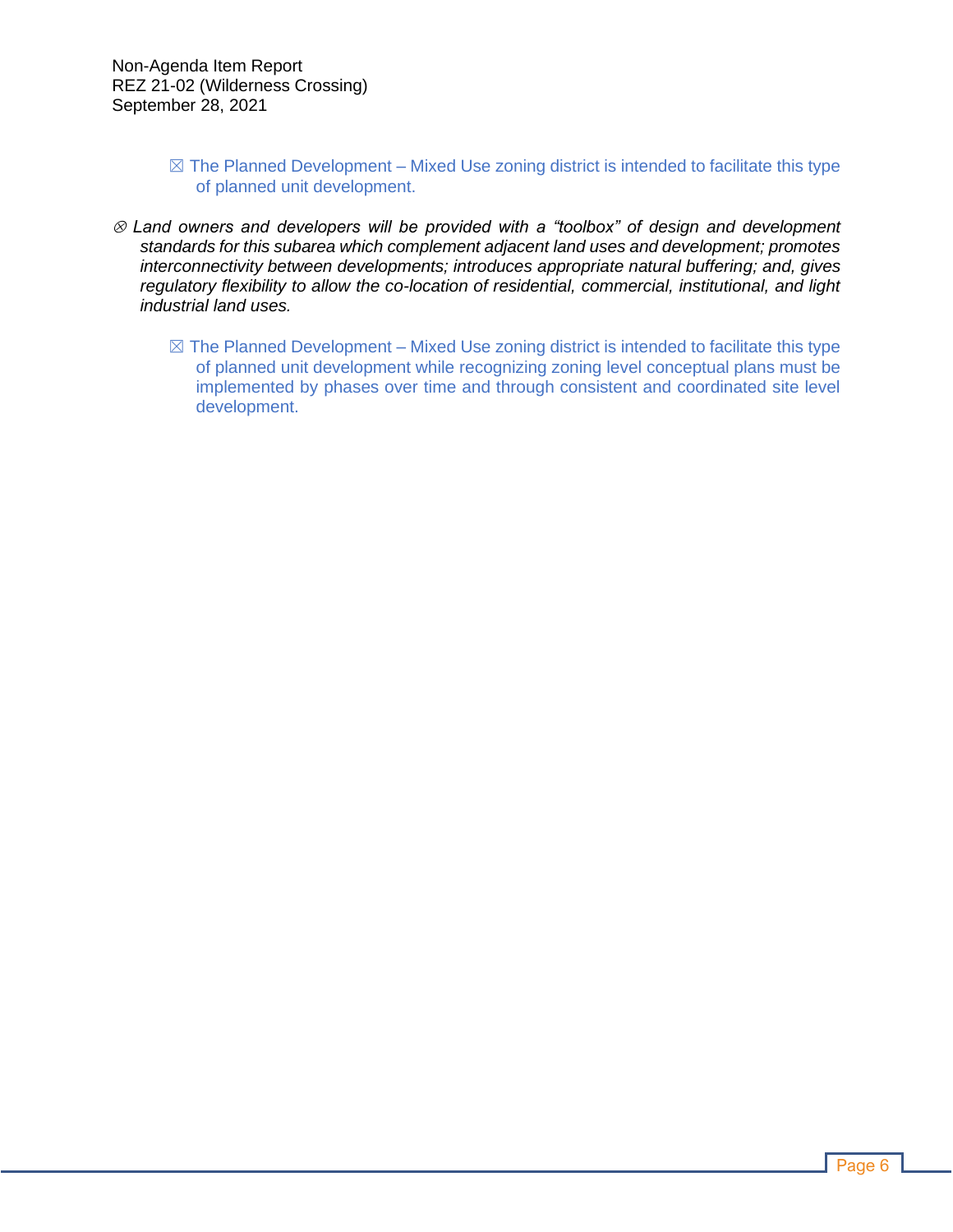#### *INFRASTRUCTURE POLICY STATEMENTS TO SHAPE FUTURE CONDITIONS*

- *All new development will utilize public water and wastewater.*
- *Promote inter-connectivity of roads, sidewalks, and paths between existing and future development within this subarea and adjacent subareas.*
- *New roads will be built and maintained to Virginia Department of Transportation standards.*
- *Access management policies will be utilized along Germanna Highway (Route 3) to increase safety and travel efficiency and to ensure its viability as an integral transportation corridor for the area.*
- *Preserve designated future transportation corridors.*

# *INFRASTRUCTURE FUTURE CONDITIONS – THE 50 YEAR VISION*

 $\otimes$  Transportation improvements will integrate safety, capacity, efficiency, and multiple modes and will be sufficient to meet projected demands.

 $\Box$  Transportation improvements planned include roadways, sidewalks, and trails for multiple modes of travel. While detailed information is not available to determine the safety, capacity, and efficiency of the planned systems, it is clear that additional opportunities exist to interconnect with surrounding properties. The phasing and timing of planned transportation infrastructure is not included in the application or in proffered conditions.

 Utility improvements including the extension of water, wastewater, stormwater, telecommunications (including wireless, cable, and digital subscriber lines, and fiber-optic), electricity, and natural gas will be available to meet projected demands.

 $\Box$  Without a utilities master plan, utility improvements will be addressed section by section.

 $\otimes$  Appropriate infrastructure will be available to support public access to the Rapidan River along with complementary and environmentally sensitive riverfront development.

 $\Box$  No infrastructure is shown to facilitate public access to the Rapidan River, or to provide complementary and environmentally sensitive riverfront development.

 Trails are developed in the conservation and open space areas to connect to adjacent developments.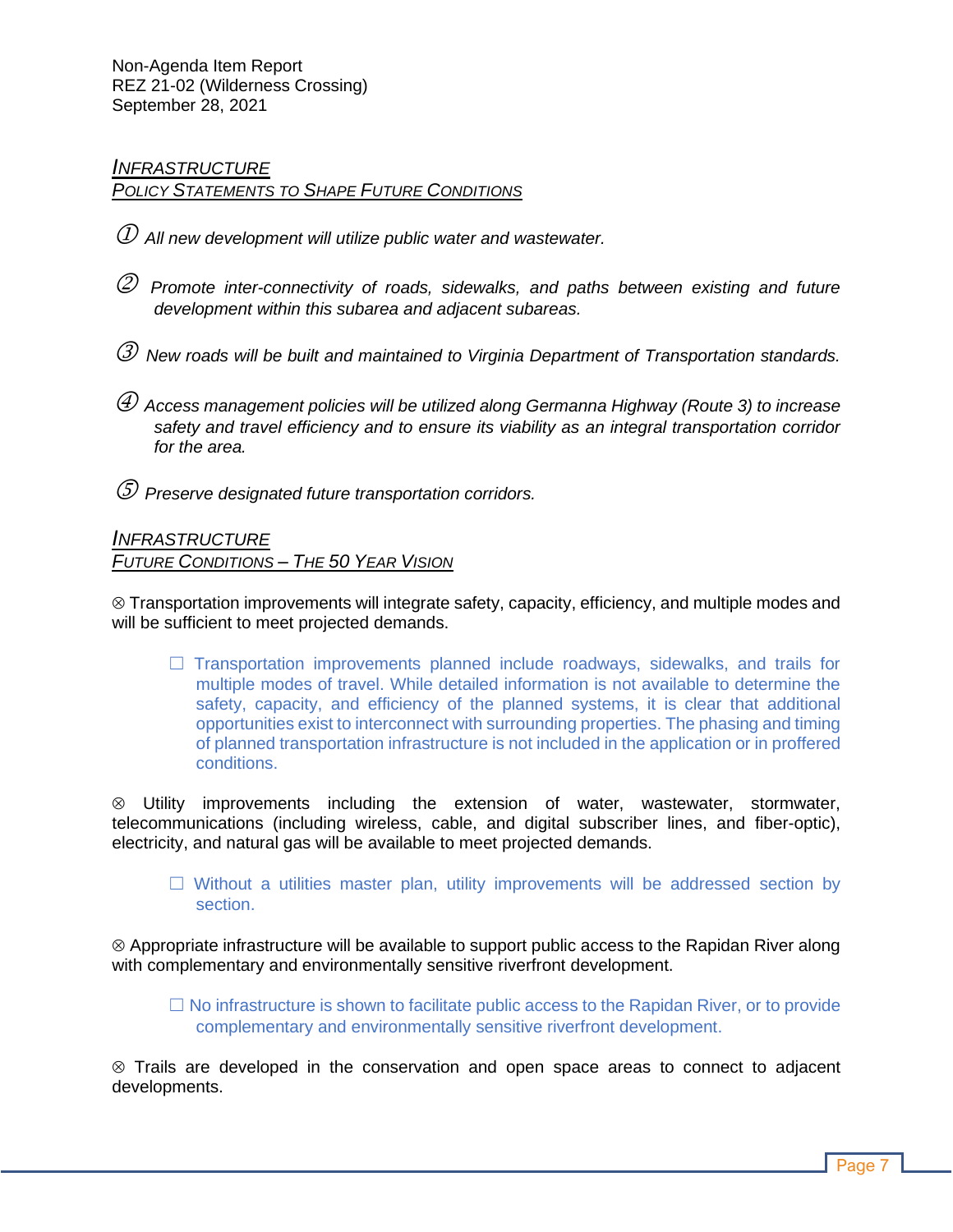$\Box$  Trails shown to connect to adjacent developments within the development of the subject properties area not shown connecting to adjacent properties, except for one side path at the Future 25 Acres School Site.

 At least one surface water impoundment to meet the future demands for water and wastewater services.

 $\Box$  No surface water impoundment is shown on the subject properties.

 Goodwin Drive (Route 1059) is extended in order to accommodate additional residential and commercial development.

☐ One connection is shown as an extension of Goodwin Drive into a Commercial/Industrial Development area, with two (2) stub connections through adjoining property not in this proposal controlled by others at TM # 01300000000120. Likewise, a stub from the planned Goldmine Parkway is shown to property controlled by others at TM # 01300000000140.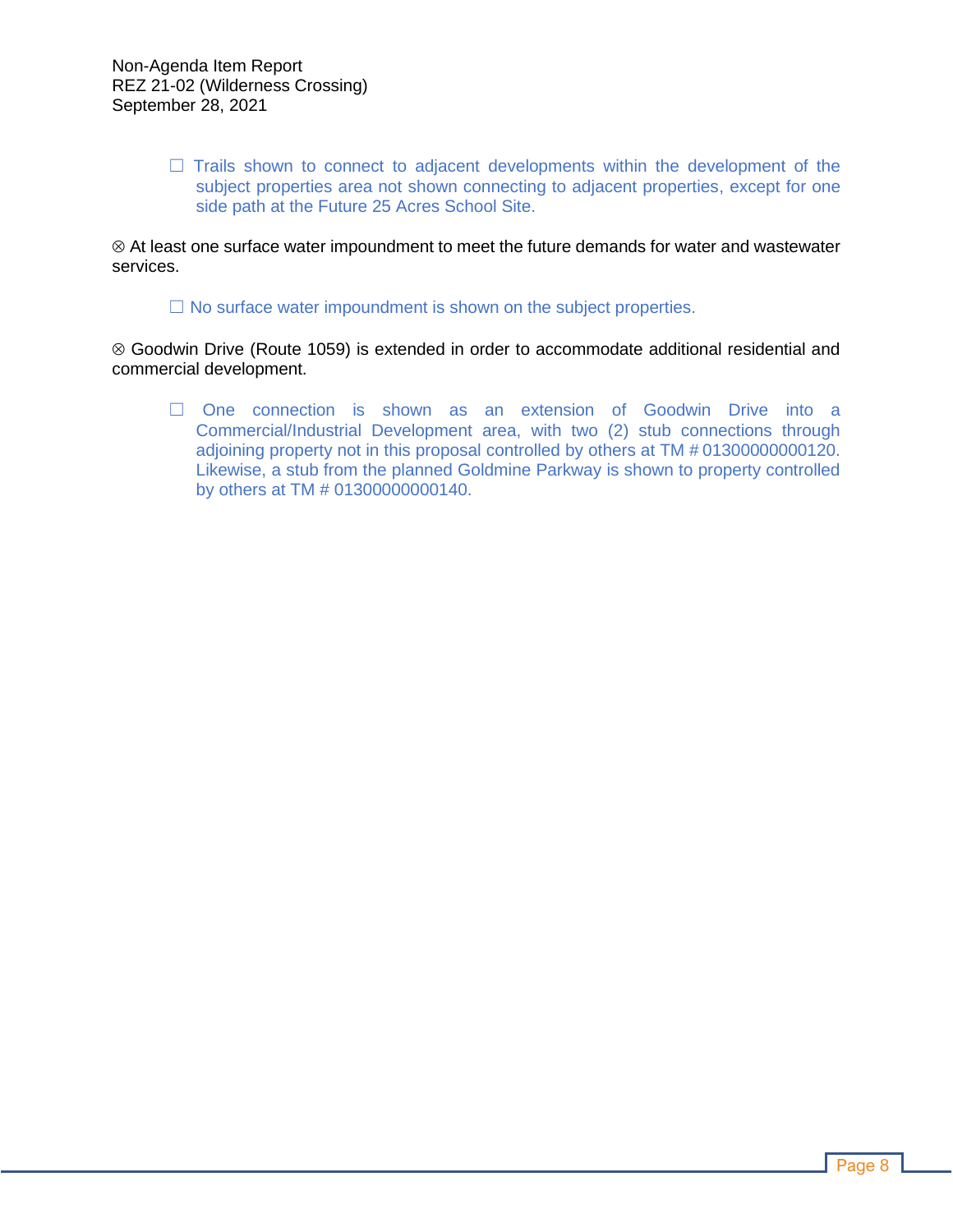# Proffered Conditions

## Information not present

#### *I. General Information.*

*The Applicant, and its respective successors and assigns, hereby agrees that the development of the Property, subsequent to approval of the rezoning application to which these proffers are attached, will be in general conformance with that certain generalized development plan titled "Generalized Development Plan – Wilderness Crossing" prepared by Sullivan, Donahoe & Ingalls, dated January 15, 2021, as last revised \_\_\_\_\_\_\_\_\_,*

#### *II. Land Use.*

- *D. Phasing of the Development. The Project will be developed in the following general phases, all subject to market conditions and forces:*
	- *1. Phase 1: to include approximately \_\_\_\_\_Residential Uses and \_\_\_ square feet of Commercial Uses*
	- *2. Phase 2: to include approximately \_\_\_\_\_\_Residential Uses and \_\_\_ square feet of Commercial Uses;*
	- *3. Phase 3: to include approximately \_\_\_\_\_\_ Residential Uses and \_\_\_ square feet of Commercial Uses; and*
	- *4. Phase 4: to include the remainder of the Residential Uses and remainder of available square footage for the Commercial Uses.*

*Notwithstanding anything to the contrary under this proffer statement, the phasing plan provided under this Section II D. may be amended by the Applicant from time to time to address market conditions and it is anticipated that the Commercial Uses will be developed after the Project has generated adequate Residential Uses concentration, which will occur during the later phases of the Project.* 

**III.** *Transportation. For purposes of developing the Property and subject to the final review and approvals from both the Virginia Department of Transportation ("VDOT") and the County, the Applicant will construct certain transportation improvements ("Transportation Improvements") in general conformance with the GDP. Should any of the following individual improvements occur by others, then the Applicant shall have no further obligations with respect to such improvement constructed by others. All Transportation Improvements will be constructed, as required, during the four (4) phases of the development of the Property provided as follows:*

#### *[APPLICANT IS STILL REVIEWING PROPOSED IMPROVEMENT PLAN]*

*VI. Exhibits. All of the following exhibits are included as a material part of these Proffers and attached hereto:*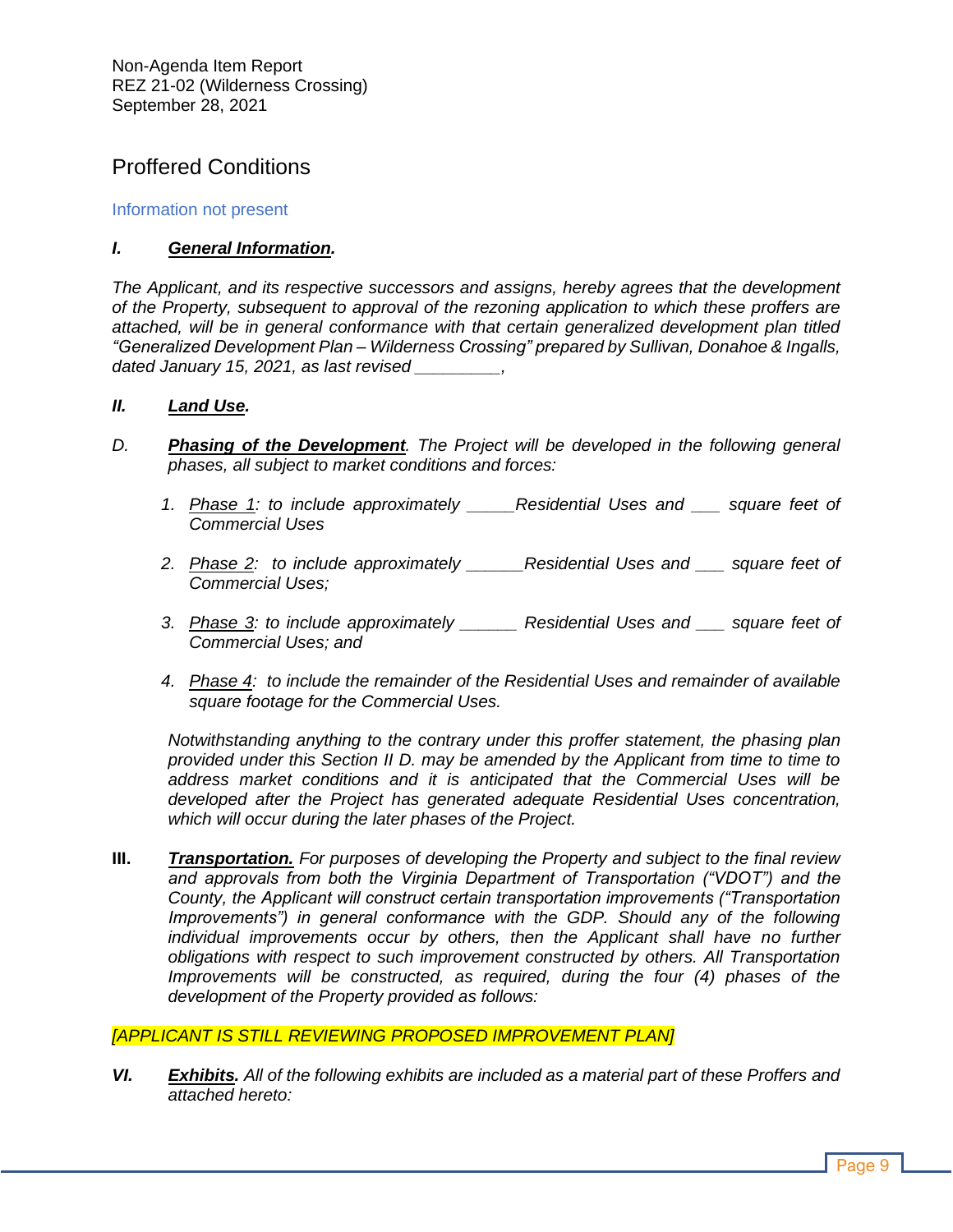*A. "Generalized Development Plan – Wilderness Crossing" prepared by Sullivan, Donahoe & Ingalls, dated January 15, 2021, as last revised \_\_\_\_\_\_2021, and marked as Exhibit A;* 

Provisions allowing the applicant to alter the conditions without Board approval.

*II.C.(12) - Notwithstanding anything to the contrary under these Proffers, the Applicant may modify or adjust the aforesaid mix of uses under the Land Use Plan to address future market conditions, final design requirements and unforeseen development constraints.* 

- *II.D. Phasing of the Development. The Project will be developed in the following general phases, all subject to market conditions and forces:*
	- *1. Phase 1: to include approximately \_\_\_\_\_Residential Uses and \_\_\_ square feet of Commercial Uses*
	- *2. Phase 2: to include approximately \_\_\_\_\_\_Residential Uses and \_\_\_ square feet of Commercial Uses;*
	- *3. Phase 3: to include approximately \_\_\_\_\_\_ Residential Uses and \_\_\_ square feet of Commercial Uses; and*
	- *4. Phase 4: to include the remainder of the Residential Uses and remainder of available square footage for the Commercial Uses.*

*Notwithstanding anything to the contrary under this proffer statement, the phasing plan provided under this Section II D. may be amended by the Applicant from time to time to address market conditions and it is anticipated that the Commercial Uses will be developed after the Project has generated adequate Residential Uses concentration, which will occur during the later phases of the Project.* 

*II.D.*[Out of sequence, this should be E] *(6) - Notwithstanding anything to the contrary under these Proffers, the Applicant may modify or adjust the Design Guidelines described herein to address future market conditions, final design requirements and unforeseen development constraints.*

"Notwithstanding" in these uses invalidates the purpose and effect of the proffered zoning conditions and staff recommends the removal of the provisions that include the invalidating terms.

Financial Impact For further discussion.

#### **Recommended Action**

**For the Board of Supervisors' information. While no action is necessary, staff recommends expediting Board and Commission reviews by considering the following options:**

**•work session with the Board of Supervisors**

**•work session with the Planning Commission**